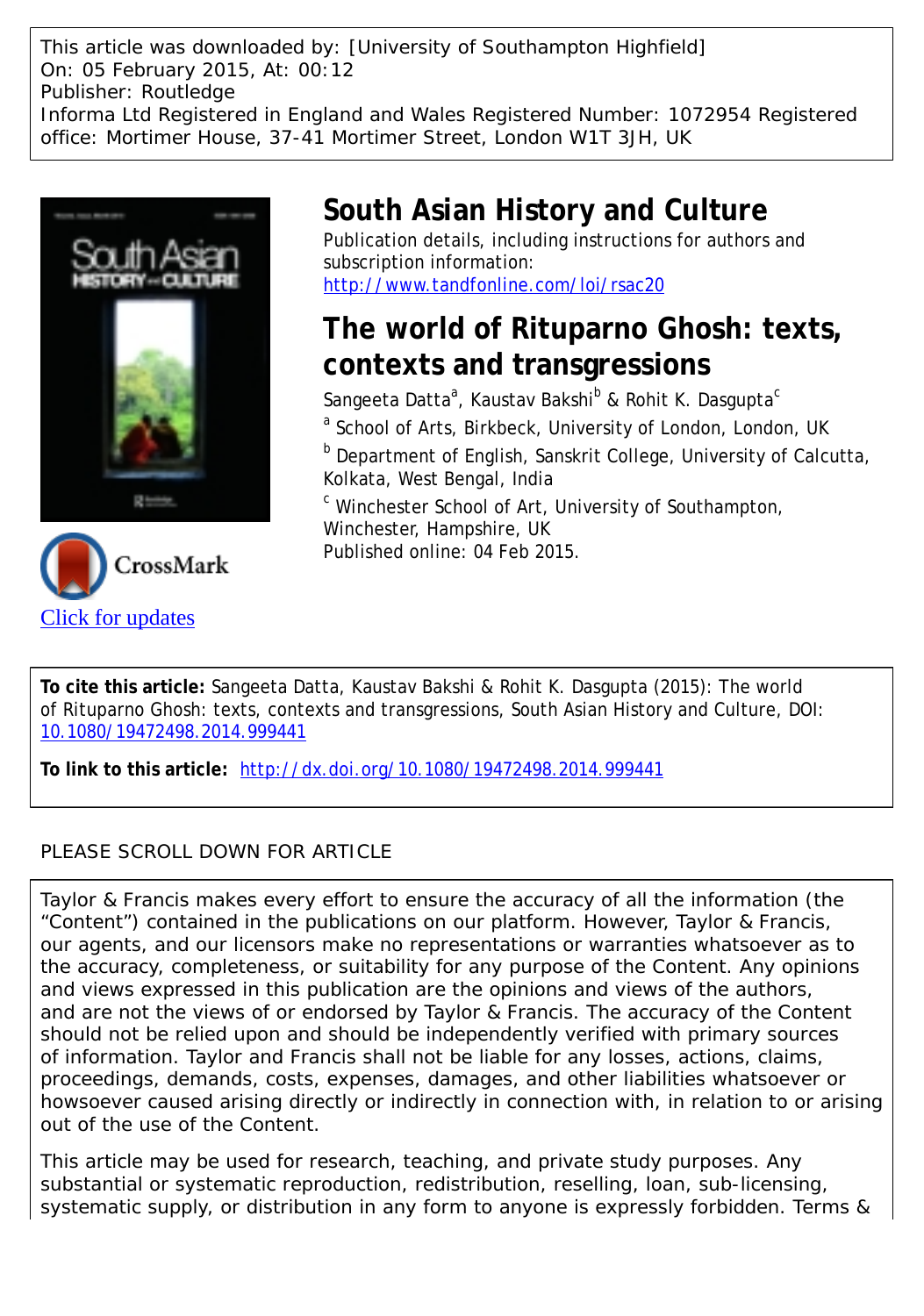Conditions of access and use can be found at [http://www.tandfonline.com/page/terms](http://www.tandfonline.com/page/terms-and-conditions)[and-conditions](http://www.tandfonline.com/page/terms-and-conditions)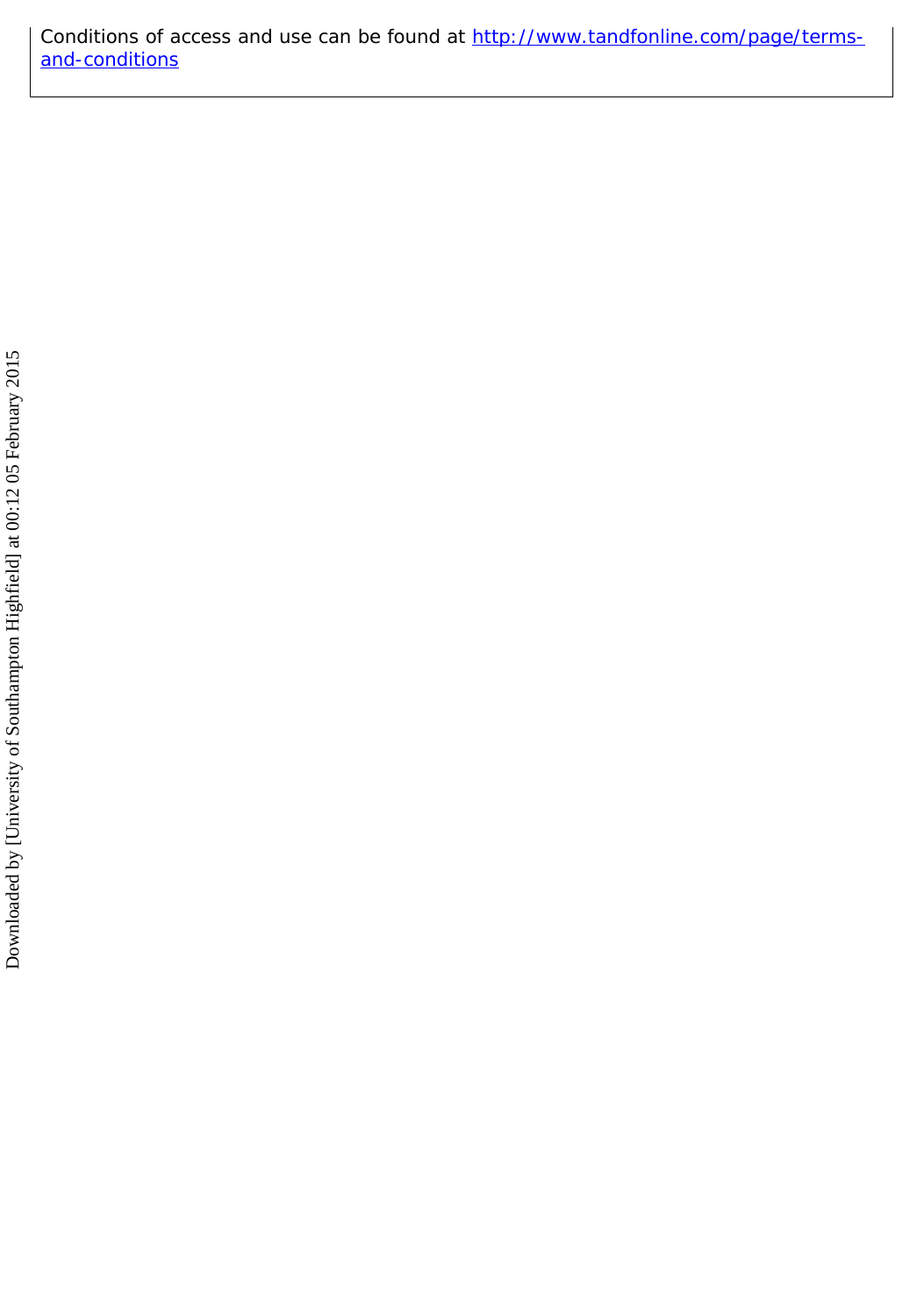

### The world of Rituparno Ghosh: texts, contexts and transgressions

Sangeeta Datta<sup>a</sup>\*, Kaustav Bakshi<sup>b</sup> and Rohit K. Dasgupta<sup>c</sup>

<sup>a</sup>School of Arts, Birkbeck, University of London, London, UK; <sup>b</sup>Department of English, Sanskrii College, University of Calcutta, Kolkata, West Bengal, India; <sup>c</sup>Winchester School of Art, University of Southampton, Winchester, Hampshire, UK

In this article we introduce the queer Bengali auteur Rituparno Ghosh (1961–2013), who had a significant role in reviving the Bengali film industry that was going through a dark phase for a little more than a decade. As an iconic feminist film-maker and queer cultural figure, Ghosh has been an influential icon within Bengal and more widely in India and the diasporas. In seeking to examine his vast oeuvre of work we focus on its various elements. First, we examine Ghosh's feminist position, and how he shocked his middle-class audience through his transgressive discourses. Second, we investigate the influence and inspiration he received from figures such as Satyajit Ray and Rabindranath Tagore. We argue that Tagore's sensibility and philosophy imbued all his films. In doing this he was also uncritically referencing the other great Bengali film-maker Satyajit Ray. Third, an examination of Ghosh is incomplete without referencing his uninhibited performance of queerness both in his films and in the public domain. Over here we look at his final queer film trilogy but also the impact he left on Calcutta's LGBT community. Finally, this article ends by focusing on Ghosh's legacy on other Bengali film-makers.

Keywords: Rituparno Ghosh; queer; auteur; Bengali cinema; Rabindranath Tagore; Satyajit Ray

#### The game-changer

Rituparno Ghosh (1961–2013) was a film-maker, lyricist and writer who emerged on the cultural scene of Bengal as a copywriter of a Kolkata-based advertising firm in the 1980s. He made a mark for himself in the world of commercials, winning several awards for Response, the agency he worked for. After directing two documentaries for Doordarshan (National television), he graduated into filmmaking with Hirer Angti (Diamond Ring, 1992), which was critically acclaimed but failed to get a commercial release. For his second film, Ghosh collaborated with Aparna Sen and Renu Roy to form Spandan Films, which produced Unishey April (19 April 1995). The film won the National Award for the Best Film, and when it hit the screens in the summer of 1995 it remarkably changed the experience of cinema for the middle-class Bengali bhadrolok.<sup>[1](#page-15-0)</sup>

Ghosh arrived at a time when Bengali cinema was going through a particularly difficult phase. Satyajit Ray had passed away in 1992, leaving behind him a vacuum which seemed difficult to fill. Although Goutam Ghose, Aparna Sen and Buddhadeb Dasgupta tried to carry forward the legacy of 'intellectual' cinema represented by Ray and Mrinal Sen, they made films far in-between having little bearing on the commercial market. Tollygunge, where the main studios are located, had been taken over by

<sup>\*</sup>Corresponding author. Email: sangeetadatta@me.com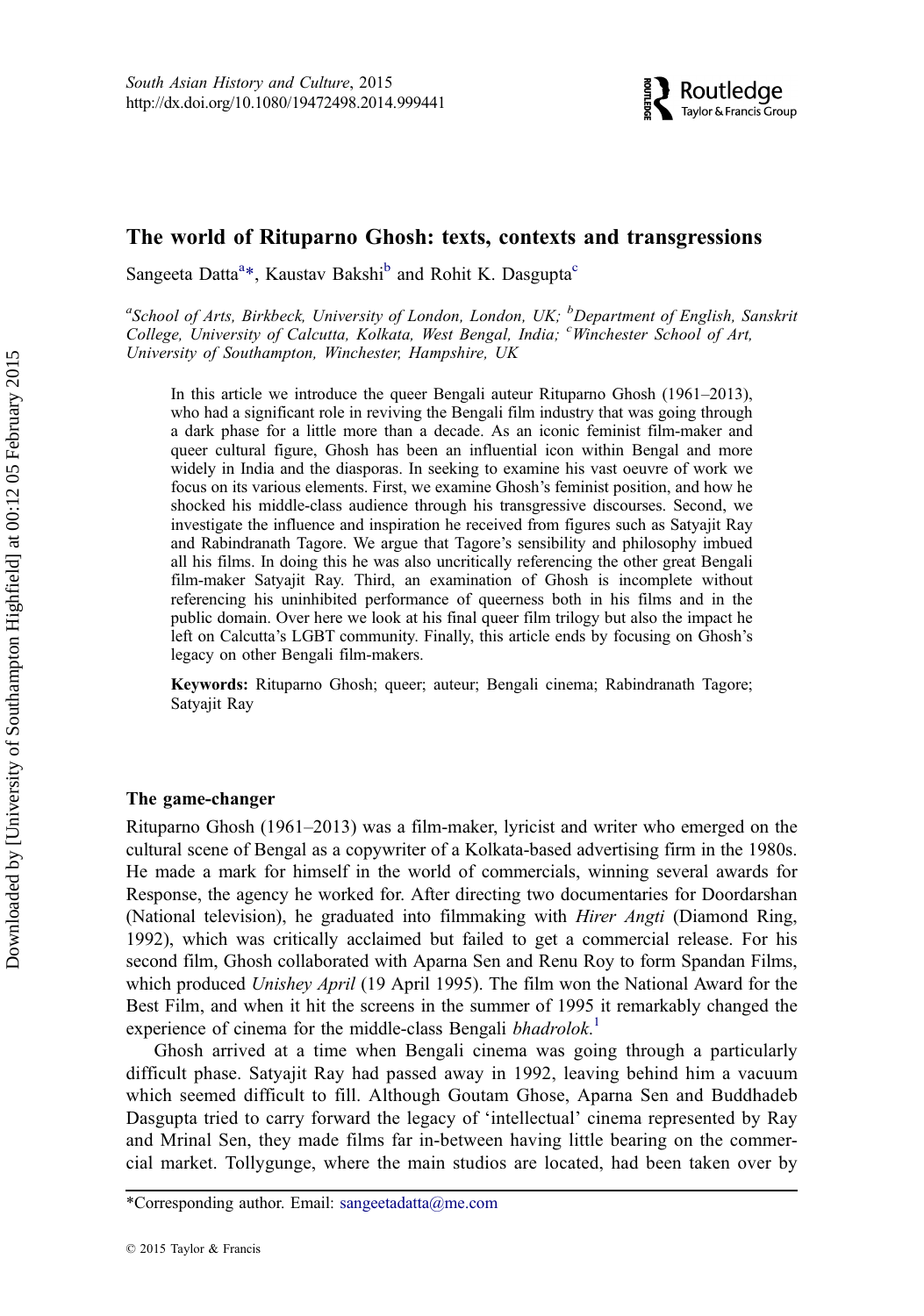film-makers who were mostly remaking Tamil or Hindi films. They worked within severe budget constraints, and the financial and intellectual impoverishment was glaringly visible on screen. The Bengali middle-class audience, unable to relate to the films, which lacked originality, turned away from the theatres to the small screen. Bengali television consciously promoted classics of 1950s, 1960s and 1970s fuelling nostalgia for a lost 'golden era'.

This low phase lasted for more than a decade, after the sudden demise of Bengali matinee idol Uttam Kumar in 1980. Rituparno Ghosh arrived in the early 1990s, in the milieu of a severely struggling industry. With a persuasive style of storytelling as his forte, Ghosh thoughtfully merged the distinct categories of art-house and commercial cinema, reviving the middle-of-the-road genre. With several years of experience in a top-notch advertising firm, Ghosh was adept at pinpointing the pulse of his target audience. Quite effortlessly, he tapped the sensibilities of the educated urban audience by reviving through his films, not only Ray's intellectualism and art of storytelling, but also the simplicity and candour of commercial Bengali cinema represented by the likes of Ajay Kar, Tapan Sinha, Tarun Majumdar, as well as the Bombay-based Bengali film-makers Hrishikesh Mukherjee and Basu Chatterjee. Ghosh continued to replicate the success of Unishey April and within a few years himself became a matinee idol of sorts.

Ghosh mostly confined himself to the milieu of the bourgeois living room (in his films such as Unishey April, Dahan (Crossfire, 1998) Asukh (Malaise, 1999) Utsab (Festival, 2000)) or invoked nostalgia for feudal opulence in his period pieces, such as *Antarmahal* (Views of an Inner Chamber, 2005) and Chokher Bali (The Passion Play, 2003). As Sayandeb Chowdhury writes in his paper in this collection, 'The endangered city in Rituparno Ghosh's early cinema of confinement':

Ghosh managed to start a *new* dialogue with the urban middle class, a segment that was itself consistently on the increase throughout the first decade of liberalization … Ghosh's greatest joy was to throw a group of middle and upper middle-class characters into a tightly-controlled domestic eco-system in which they were tested, tensions would mount, passions would play their turn and the possibilities of melodrama were to be fully realised.

In most of his films, Ghosh worked within a strictly realistic mode. However, with Sob Charitro Kalpanik (Afterword/All Characters Are Imaginary, 2009) he began experimenting with his style, when he shifted to surrealism. In Chitrangada: The Crowning Wish (2012), he experimented even further pushing the boundaries of form and style. While Ghosh was criticized for unabashedly conforming to bourgeois values and celebrating a 'good life', he was also widely applauded for bringing out in the open subjects barely discussed in middle-class society. His narratives explored transgressive social codes, marital rape, same-sex desires and moral hypocrisies of the new middle class. Of course, Ghosh had a precedent in Aparna Sen whose films had repeatedly addressed such mature issues as pre-marital sex, adultery, divorce and remarriage. Ghosh heralded a new era of Bengali Cinema, making films in quick succession which were commercially successful and critically awarded. His films self-consciously addressed a generation of educated upper-/middle-class Indians savouring the fruits of economic liberalization, generating a sizeable number of Rituparno Ghosh loyalists. Very soon a host of young film-makers, experimenting with novel subjects, followed in his footsteps.

In his 20-year career as a film-maker, Rituparno Ghosh directed 20 feature films, 3 telefilms, 1 television serial and wrote the script for another. For several years (1997– 2004), he edited Anandolok, a popular Bengali film magazine, and later, a cultural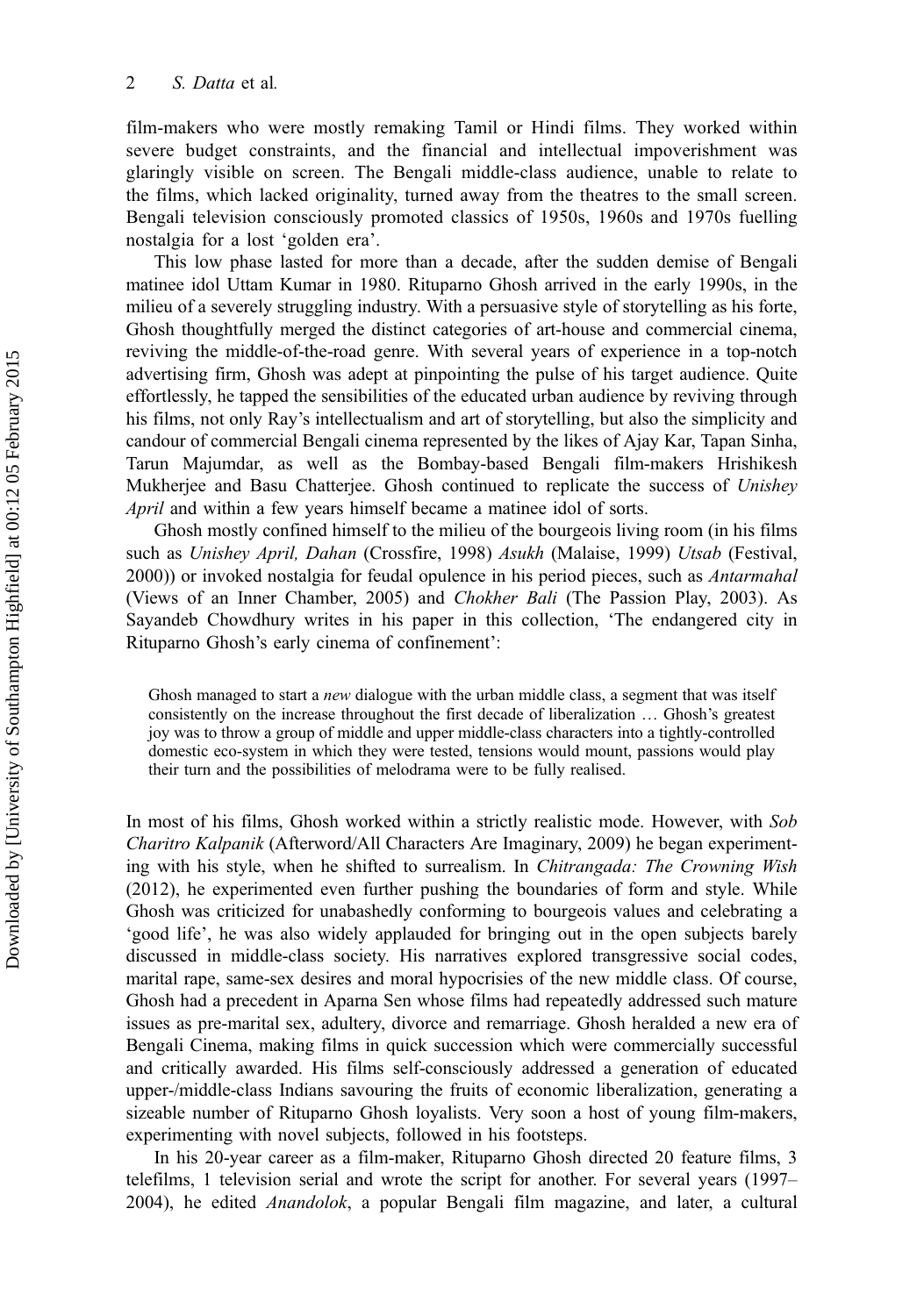supplement to the Bengali daily *Pratidin*, entitled *Robbar* (2006–2013). As a talk show host, he ran two extremely popular shows, Ebong Rituparno and later, Ghosh & Company. He made a foray into acting with Kaushik Ganguly's Arekti Premer Golpo (Just Another Love Story, 2010). Following the success of the film, he played protagonist in two other films, Memories in March in 2011 (directed by Sanjay Nag) and Chitrangada, which he himself directed. Ghosh enjoyed a remarkably rare stardom, barely achieved by any other Bengali film-maker except Satyajit Ray. Rooting his argument in Christine Geraghty's theory of stardom, Sumit Dey, in his essay in this collection, thus observes, 'Through his multiple role playing and different discourses around them, Ghosh quite unequivocally embodies all three aspects of stardom as explained by Geraghty: a celebrity, a professional and performer'.

Ghosh's popularity was not confined to India; he got international recognition quite early in his career. To a great extent, Ghosh's international reputation was built with the enthusiasm of the Bengali diaspora. After winning two national awards for Unishey April and *Dahan*,<sup>[2](#page-15-0)</sup> Ghosh was invited to North America by cultural organizations in Los Angeles, New Jersey and Houston where his films were screened and discussed. Tapan Biswas, the producer of Utsab, arranged a world premiere in North America even before its release in India in 2000. Bengali cinema appeared to have a world market to tap into.

In 2001, Sangeeta Datta invited Ghosh to a four-city tour of the United Kingdom with a special focus at ICA in London. His introduction to the London audience was followed by a regular participation at the London Film Festival – the first international film festival to screen his films. *Bariwali* (The Lady of the House, 1999) was screened to much critical acclaim in Berlin and won the NETPAC Award at Pusan in 2000. Both Chokher Bali and Antarmahal were nominated for the Golden Leopard Award at the Locarno International Film Festival in 2003 and 2005, respectively. In 2006, Dosar (Companion, 2006) had a special screening at the Cannes Film Festival following which he earned high praise from veterans like Mani Rathnam and Javed Akhtar. In 2010, Abohoman (The Eternal, 2010) was nominated for the Best Film at the Deauville Asian Film Festival. Although Ghosh won national awards almost every year, ironically international awards eluded him. He was a serious discussant of cinema and his post-screening conversations were always well attended. By this time he had also started to grow in profile as a film magazine editor, TV host and stage artist.

Chokher Bali marked a new beginning of international interest in his films. The next few films travelled widely to various national and international festivals. Another spate of interest was built with the last films in which Ghosh stepped in as actor, essaying queer characters. Arekti Premer Golpo opened to much critical interest in Berlin. At the London Indian Film Festival, Ghosh spoke about alternate sexual identities and breaking new ground in Indian cinema. At the Hay Literary Festival in Spain in 2011, a vivacious crossdressed Ghosh engaged in a sparkling on-stage conversation. By this time Ghosh was travelling widely from New York to Sydney to Singapore, sharing his thoughts on gendered identity and the artistic process. His on-stage conversations and master classes have grown in archival value since.

Ghosh's untimely death brought an abrupt end to a hugely prolific career. Ghosh's departure saw Kolkata in mourning and a dramatic intervention of the State in his funeral rites. From the arrival of the Chief Minister to his home, the procession to Nandan (Kolkata's film culture hub where hundreds queued up in torrential rain) and the final gun salute at Shiriti crematorium (a first-time tribute to any cultural icon in Bengal) was telecast live on several television channels. Since then, the city had continued to offer sustained tributes to Ghosh testifying his prevailing cultural influence. A memorial tribute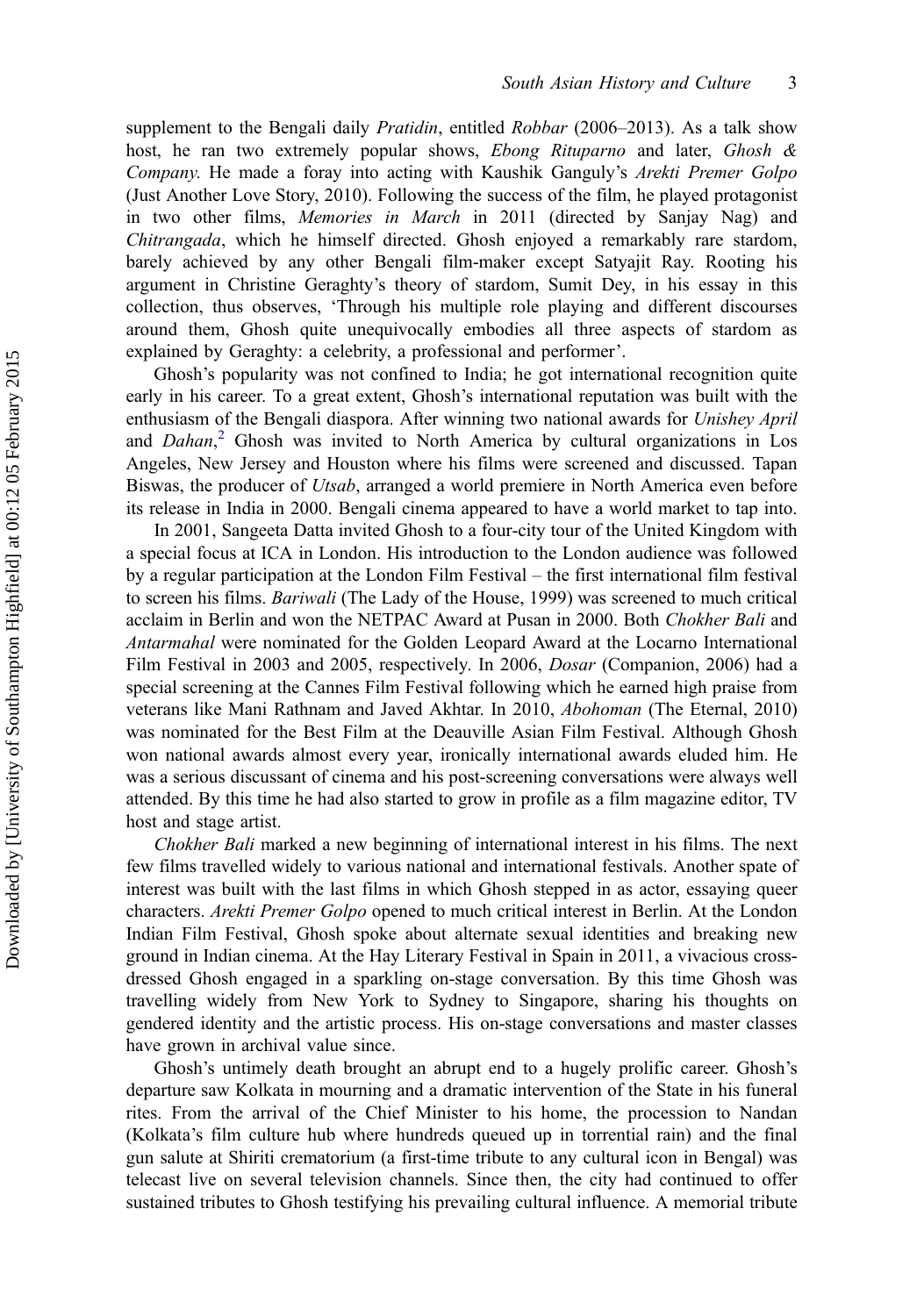season was hosted by the Satyajit Ray Institute in August 2013. The 19th Kolkata International Film Festival, 2013, which programmed a special strand of Ghosh's films, opened with the unreleased Sunglass/Taak Jhaank (production date 2005). A popular Durga Puja pandal in south Kolkata displayed his film stills and memorabilia. A large section of his books and wardrobe was donated to the Satyajit Ray Film Institute for use in student research and productions. A compilation of his editorial column entitled *First* Person was published by Dey's Publishing House during the Kolkata International Book Fair, 2014. Exhibitions of photographs, paintings and sculptures by young artists continue to remember Ghosh. Film schools at Jawaharlal Nehru University (2013) and Ambedkar University (2014), New Delhi, organized exclusive festivals to showcase his major films, along with panel discussions and paper presentations. The Montage Movie Club, Manjeri, Kerala, paid homage to Ghosh in a 2-day-long film festival, Ritu Parivarthan, immediately after his demise in 2013. Recently, on the occasion of his 53rd birthday, Weavers' Studio, Centre for the Arts, Kolkata, organized a 10-day-long exhibition of his belongings, rare photographs, film stills, in addition to film shows and panel discussions with eminent personalities from the industry and film scholars. Several months after his demise, Ghosh's absence is much too conspicuous and overwhelming; there seems to be no replacement for such a prolific talent.

#### Intertextuality, freedom and agency

Ghosh's films made a mark in launching an acrid critique of hetero-patriarchy, often revealing the reality behind apparently happy marriages, romantic relationships and familial equations. He problematized notions of compulsory heterosexuality and monogamy. His films time and again question a woman's lack of agency within the heteropatriarchal family and the nation-state at large. His female protagonists struggle hard to throw off the mantle of patriarchal repression, often abandoning the seeming security of the home and romantic relationships. For instance, Ramita (Rituparna Sengupta) in Dahan and Binodini (Aishwarya Rai) in *Chokher Bali* walk out on their respective husband and suitor to discover a life beyond the restrictive boundaries of the home. In his telefilm, 20 Malaltibala Lane (2006), the protagonist (Soma Chakraborty), having been rejected by several suitors and maltreated by parents and relatives for failing to impress prospective matches, leaves the home one fine morning in search of an identity of her own.

In Unishey April, it takes years for Aditi (Debashree Roy) to come to terms with Sarojini, (Aparna Sen) her mother, and reconcile herself with the truth that a mother who does not live up to the conventional expectations of motherhood is not necessarily evil. Completely under the influence of an immensely egoistic father, Aditi develops a strong revulsion towards her mother, who has relentlessly pursued her career as a dancer and prioritized it over her responsibility as a mother and a wife. Eighteen years after her father's demise, Aditi is still unable to forgive her mother and blames her for being selfish and career-minded. Aditi's complete interpellation in patriarchal discourses prevents her from fathoming her mother's struggle to survive as an individual, with an identity of her own. Aditi is eventually confronted by Sarojini on the fateful night she attempts suicide after being rejected by her boyfriend. An emotionally charged exchange between mother and daughter brings about a catharsis reconciling the two estranged individuals.

In *Antarmahal*, an important film belonging to the second phase of his career, Ghosh unravels a decadent feudal world, its leisurely extravaganza and the sordid state of its inner chambers, inhabited by women, childbearing machines for perpetuating the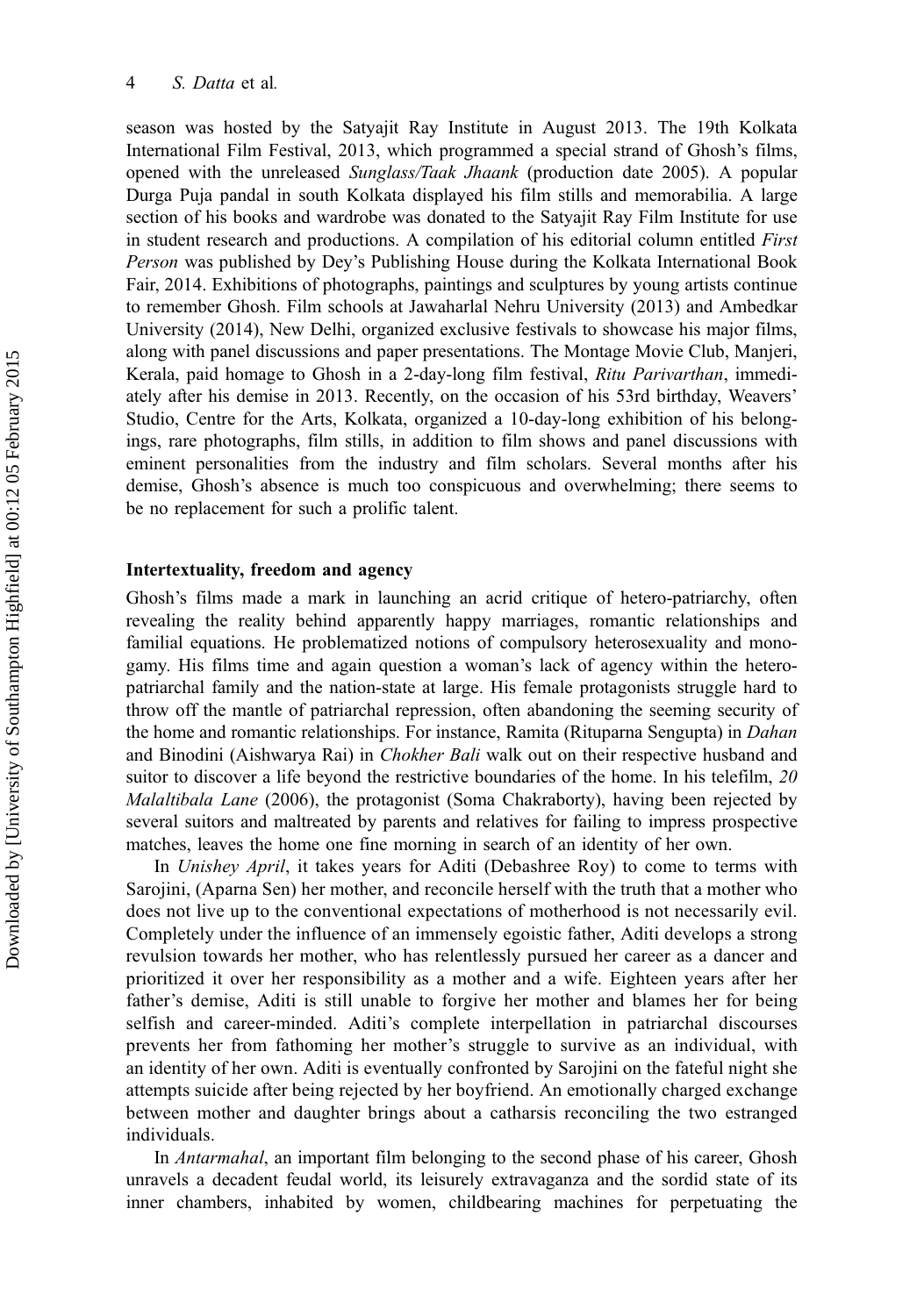bloodline. Antarmahal makes an inroad into these hidden chambers to reveal the brutality women suffer if they fail to bear male offspring. Revolving around an impotent zamindar's incessant endeavours to bring forth a son, the rightful heir to his throne, the film completely dismantles the romance generally associated with sex to reveal the crudity of the act. The violence of sexual intercourse with no emotions involved in it becomes almost palpable from the very outset. The two women protagonists' sexual desire for other men that attributes some agency to both, despite their incarcerated lives under the constant gaze of a repressive patriarch, also appears unsettling to many; for, women are usually imagined as sexual objects with no desire of their own. On the one hand, Boro Bou's (Rupa Ganguly) daring act of sexually titillating the hypocrite Brahmin pundit is punished by the community of high-born priests. On the other hand, Yashomati or Notun Bou's (Soha Ali Khan) final act of suicide underscores the impossibility of successfully sustaining a desire that disrupts normative codes. The lowcaste potter Brij Bhushan (Abhishek Bachchan) falls in love with her, compelling Notun Bou to take her own life. For, even being desired by a man, other than the husband, is blemish on the woman's character.

In film after film, Ghosh attributes to his female protagonists an agency or reflects on the lack of it and makes them question their subordinate status. He vociferously challenges accepted dynamics of power equations between men and women, between parents and children, between straight and queer people. In Shubho Muharat (The First Day of the Shoot, 2003), a film belonging to the 'whodunit' genre, Ghosh very subtly interweaves into the thriller narrative, the pursuit of freedom in women. A murder mystery, which appears bewildering to all, is solved by a widowed homemaker, who by her sheer astuteness pieces together the evidences and unravels the puzzle. In the process, she rediscovers herself. She admits to the murderer in an emotionally charged moment that she is immensely grateful to her. Had she not been drawn into this murder mystery, she would not have realized that she had an unusual gift of solving riddles that even the police could not untangle. Rangapishi (Rakhi Gulzar), as she is fondly addressed by her niece, thereby finds meaning beyond the mundane monotony of her everyday domestic chores. The film ends with the murderer and the 'detective' emotionally connecting with each other, as Madhuja Mukherjee argues in her paper (in this collection) 'En-gendering the detective: Of love, longing and feminine follies', infuses an overtly 'masculine' genre of the detective fiction with a rare emotionality (that supersedes the rationalism of the 'male' sleuth's final revelation of how he arrived at the conclusion) and transforms it completely. In this particular instance, Ghosh's feminist position manifests itself, not only in his theme and characterization, but also in his reconstruction of a western hyper-masculine genre, by locating the action in familiar domestic spaces of the middle-class home and making a sleuth out of an ageing widowed homemaker who barely steps out of the house. Ghosh's story, inspired by Agatha Christie's The Mirror Crack'd from Side to Side, acknowledges Miss Marple to be the inspiration behind the conception of his Rangapishi. Ten years later, Ghosh brought Rangapishi back on screen with his last telefilm, Tahar Naamti Ranjana (Ranjana Is Her Name, 2013), which was the first of the series of short detective films he had planned for the Bengali entertainment channel Star Jalsa with Rangapishi as the protagonist.

Ghosh deals with the idea of freedom and agency in all his films. Vicitimization and exploitation especially through parochial conservatism and patriarchy is not always physical, he reminds us. In an emotionally charged scene in Unishey April, Aditi asks her mother, 'Baba ki korto tomay' (What did my dad do to you?), to which she answers,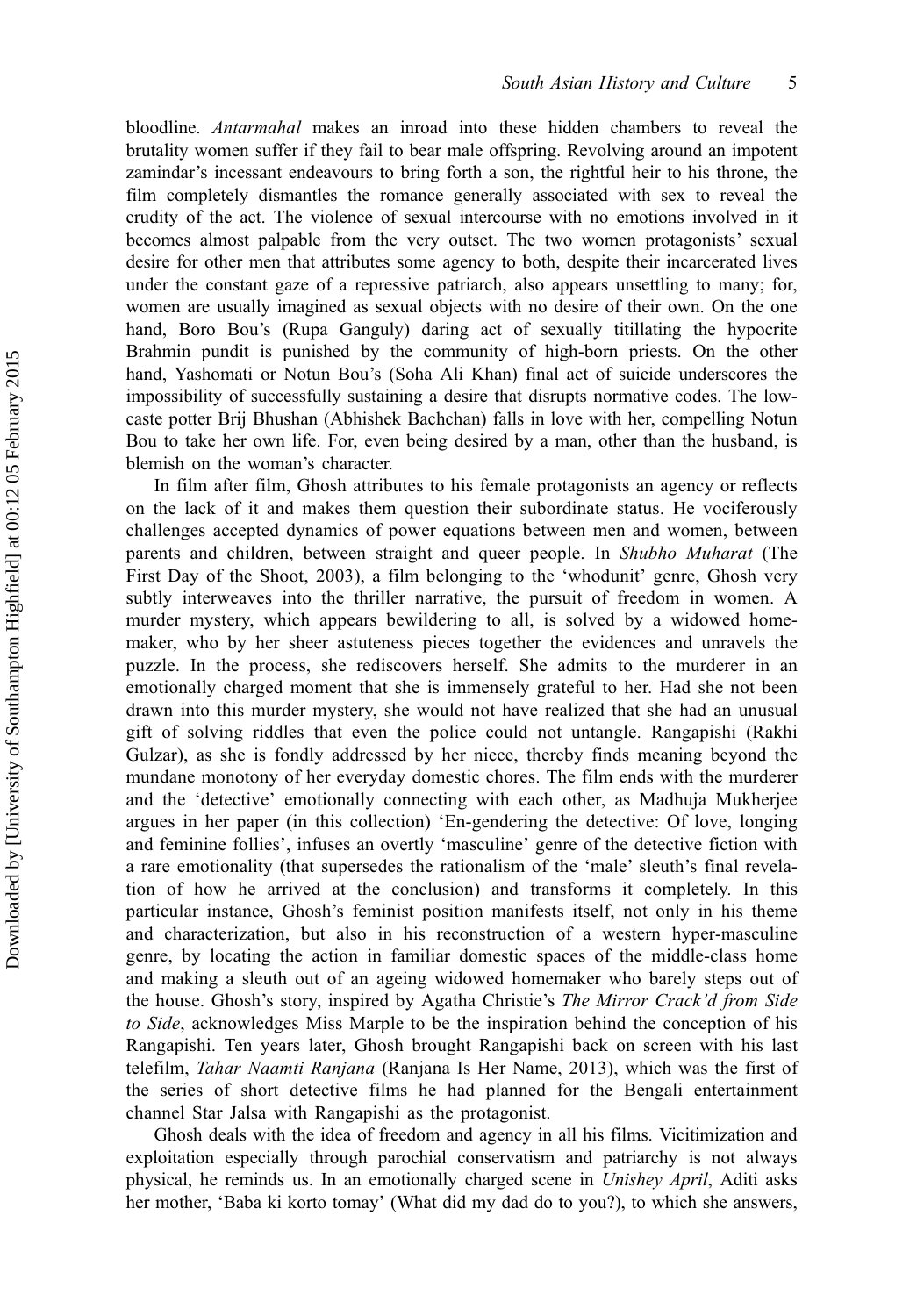'Kichhu korto na! Tumi ki mone koro mar dhor korlei kharap hoy?' (Nothing! Do you think physical abuse is the only form of abuse?). This unseen violence meted out to women has often been brought up by Ghosh, for instance, in *Bariwali* where Banalata (Kirron Kher) and Sudeshna (Rupa Ganguly) are emotionally exploited by Dipankar (Chiranjeet Chakraborty). In a way Ghosh directly engages with Sumit Sarkar's thesis of the neglected bhadramahila whose liberation and agency needed to be controlled, manipulated and exploited to maintain a societal status quo.

Another abiding interest Ghosh betrays is his unwavering fascination with stars and stardom, the film industry and the very art of filmmaking. In Unishey April and Chitrangada, his protagonists are two immensely successful dancers; in Bariwali, Abohoman and Khela (Game, 2008), his male protagonists are all film-makers; Asukh, Shubho Muharat, Abohoman, Bariwali and his telefilm Abhinay (Performance, 2002) revolve around female stars, their misgivings, depression, insecurities and struggle to find place in a male-dominated industry. The Last Lear (2007), on the other hand, deals with a yesteryear Shakespearean actor (Amitabh Bachchan) who is currently lost to public memory. In these films, Ghosh delves deep into issues of popularity, the loneliness of being at the top, anxieties about waning stardom and the film industry's inherent ruthlessness.

Ghosh took a deeper plunge into discourses surrounding art, creativity, fame and the crossing of gender and class boundaries in Sob Charitro Kalponik, one of his most complex films. His protagonists are a couple, both poets. Indraneel (Prosenjit Chatterjee) is a successful poet, but is often reprimanded by his wife for being blissfully unmindful of the material needs of a family. Radhika (Bipasha Basu), the wife, is the breadwinner, who has never seriously pursued her poetry seriously enough. Apparently another story of a mismatched couple undergoing the drudgery of everydayness, Sob Charitro becomes increasingly intriguing as it philosophizes on art, inspiration, intertexuality, plagiarism and the honesty one needs to have towards one's art. Srimati Mukherjee, in her paper, 'Borrowing, becoming, and the question of the self in Sob Charitro Kalponik', in this volume, writes how the film

breaks down lines of class distinctions between the economically privileged and the destitute homeless; boundaries between the normative and the mad; and more implicitly, gender divisions as well, through the medium of poetry and of course film. In its early and middle sequences, the film dramatizes possibilities of the breaking up of the poetic 'I,' crossovers, and inhabiting an other via the character of Indraneel. Yet, as Sob Charitro moves through its middle sections and queer desire and transsexuality are represented, Ghosh also destabilizes certainties in his audience by having us question whether the perspective is Indraneel's or Radhika's. This blurring of distinctions between the two perspectives is accentuated by the juxtaposition of their two poems at the end of the film, Ghosh coming full circle to the concept of poetic borrowing and poetic license.

Ideas of art, freedom, textures of interpersonal relationships, the politics of the home, identity and sexuality continued to inform Ghosh's films throughout his career. While being strongly rooted in a local Bengali culture, his films were also remarkably global in execution and appeal. These films carry in them easily identifiable markers of a cultural milieu in which Ghosh had matured as an artist, while displaying an intense awareness of international cinema, art and literature.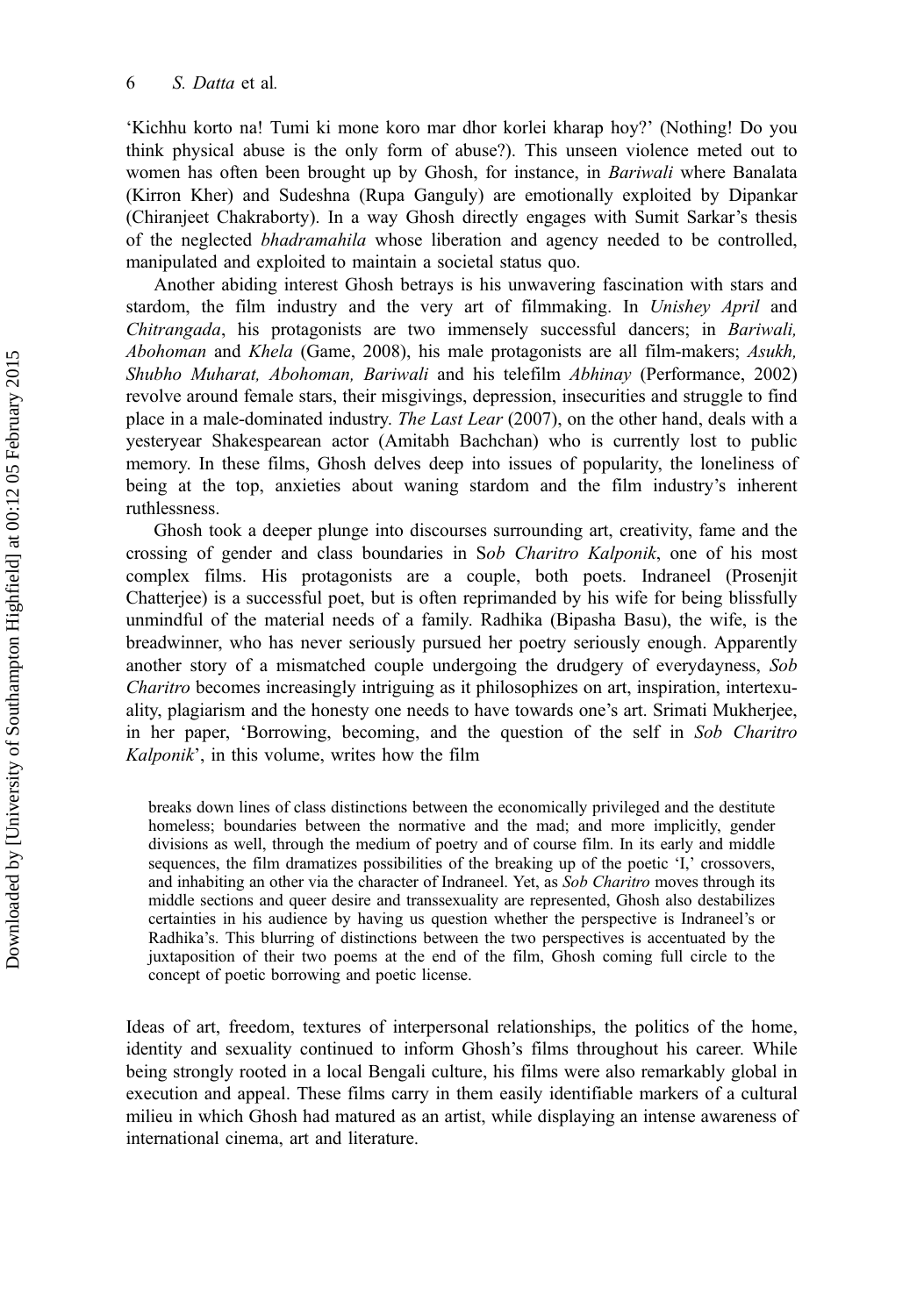#### Influence and inspiration

Once crossing the crowds of Trafalgar Square in 2002, watching children frolicking in the fountains, Ghosh responded to a Tagore song playing in the car exclaiming, 'I can now begin to see the expansive span of these words, Anandadhara bohichey bhuboney (The stream of happiness runs through life)'. If there was one singular lifelong influence on Rituparno Ghosh, it was Rabindranath Tagore. Brought up in a middle-class Bengali home, an avid reader with a photographic memory, Ghosh was intimately familiar with Tagore's oeuvre: his poetry, novels, essays and songs. Fascinated with the history of the Bengal Renaissance, he was intrigued by the Tagore family in Joransanko. The inside stories and relationships in one of the most well-known families in Bengal, the magnetic narratives of the Tagore women had him enthralled. His plans to make a film on Thakurbari eventually remained unexecuted.

One of Ghosh's earliest scripts that he tried pitching was an adaptation of Tagore's novel *Chokher Bali*. His script departed from the original ending of the novel, which Tagore himself had expressed dissatisfaction with. Ghosh had discussed the lead role with various actors before the film was finally produced by Venkatesh Films in 2003 with Aishwarya Rai as Binodini. Chokher Bali marked a significant transition point for Ghosh with its ambitious canvas, enhanced production scale and the involvement of Bombay film stars.

Critiqued by the local industry and sections of the home audience for such a glossy production, Ghosh was primarily interested in depicting the marginalization and ambiguity of the sexualized widow. As with many of his earlier films, Ghosh explored the role of the outsider and the duplicity of arranged marriage. With this production he also revelled in the potential of an opulent period setting. Armed with a talented production team, the period research was done in great detail. Both Rituparno and his brother Indranil had inherited their visual aesthetics from their artist mother and film-maker father. Indranil, the set designer, researched North Calcutta houses to design a magnificent set in Technician Studio in Kolkata. Period costumes and accessories were painstakingly researched and designed. Props were ordered from London. Every detail was added with loving care which finally contributed to a rich and textured visual, making Chokher Bali a reference for film-makers over the last decade.

The primary source of cinematic reference was the other artist that Ghosh had great admiration for – Satyajit Ray. The inspirations for period interiors were those classic Tagore adaptations by Ray, namely, Charulata (The Lonely Wife, 1964), Devi (The Goddess, 1960) and *Teen Kanya* (Three Daughters, 1961). Ghosh not only modelled his storytelling technique on Ray's template but followed his diligent research and eye for detail. By this time he was also recognized as the true inheritor of Ray's legacy.

In 2010, Bombay film-maker Subhash Ghai commissioned Ghosh to make a bilingual version of Tagore's novel Noukadubi/Kashmakash (Boat Wreck, 2012). He agreed with the producer that this plot-driven, Dickensian tale of mistaken identity would hold appeal for the masses, although he was not particularly fond of the novel. The project again offered the challenge of a period film, which Ghosh's creative team would delight in handling. Shot between Kolkata and Benaras, the film captures the period in intricate detail and characters in fleshed out performances. Unfortunately Ghosh fell out with his producer as he was not given editorial control over the film.

Ghosh offered his own tribute to Tagore in his 150th birth year in his interpretation of the well-known dance-drama Chitrangada, originally a tale from the Mahabharata. Tagore had dealt with the concept of identity within the framework of masculine and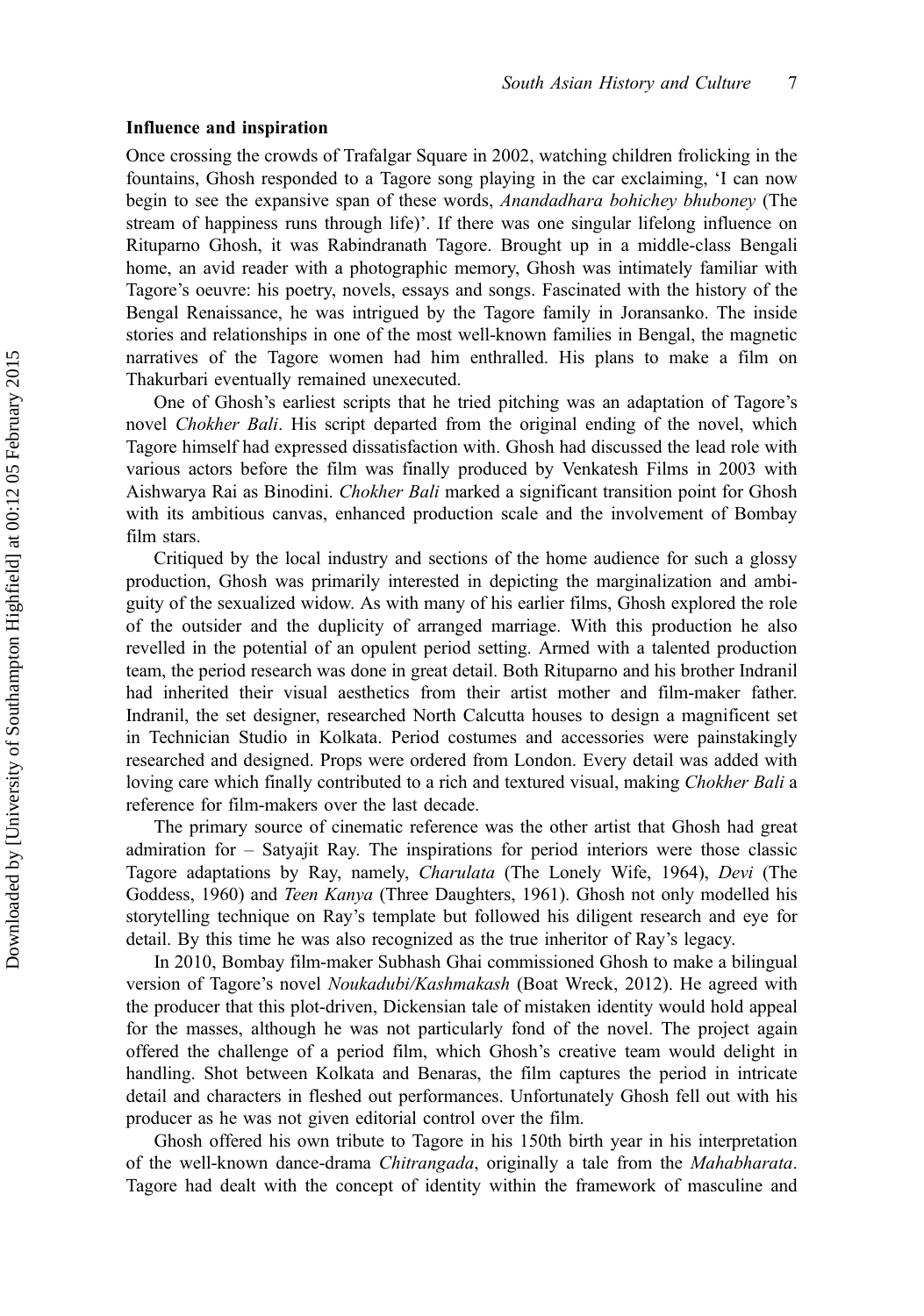feminine constructs. Ghosh reworked this myth to extend more fluid possibilities of gender and alternate sexual identity. His theatrical interpretation of Chitrangada's transformation revitalized the stage presentation of this opera. As gay choreographer Rudra, Ghosh inserted himself into that performance/transformation space, thus allowing the film to be defined as autobiographical. Ghosh reinstated the concept of androgyny which had always been a part of his past as Datta writes in 'Several Roles Converging': 'This is the challenge the film offers - to confront and empathise with a third identity. In fact it asks us to tap into this hidden part of our psyche and our cultural history'.<sup>[3](#page-15-0)</sup> Daisy Hasan (this collection), in her essay on *Chitrangada*, explores how Ghosh remakes Tagore's vision of Indian identity by infusing it with elements of political, cultural and sexual liberalism. She argues that in charting his response to Tagore's original play, Ghosh is dramatizing the need for oppressed groups to create subcultures capable of decoding cultural texts along subversive or oppositional lines. Ghosh has time and again showed Tagore in a new light, through his own reinterpretations, references to the poet's works, in his writings and incorporation of his songs in almost all his films, and adaptation of his texts.

Ghosh was commissioned by the Ministry of Culture to make a film on Rabindranath Tagore to mark his 150th birth anniversary. Although this was a staggering honour, the offer also had its challenges. Ghosh had to make a documentary and conceive how it was going to be different from Ray's much celebrated biography Rabindranath (1964). Turning away from the institutionalized public figure, Ghosh took up Tagore's early autobiography *Jeeban Smriti*. These impressionist memories give a sense of the elusive poet and lonely artist lurking behind the canonized Rabindranath. This loving and subjective search for the artist by Rituparno becomes part of the narrative shaping and moulding fresh insights into the human personality of Tagore. As Sangeeta Datta writes in her paper, $4$  the director's preoccupation with the artistic process and a tortured artistic psyche can be marked from *Abohoman* through the later phase to culminate in *Jeeban* Smriti (Selective Memories, 2013).

Deeply influenced by the *Vaishnav Padabali*, Tagore's early songs of *Bhanusingher* Padabali had explored the subjective voice of Radha. At the age of 16, Tagore was also expressing his most feminine side. In his love songs, Tagore continued to explore female subjectivity or androgynous voice, many of which worked on the trope of the Radha figure stepping out in search of her lover. Ghosh assumes the abhisarika persona – embodying desire – and the Tagore song *Gahana kusuma kunja majhey* (In the dense, flowering bower, a soft, sweet flute plays/Forget fear and shame, come friend and step out in the woods) becomes a leitmotif in his films *Abohoman* and *Jeeban Smriti*. In the former, this marks the transposition of the young actress into a star, and in the latter, Ghosh himself is Radha, setting the film-maker and his subject in a quasi-erotic relationship.

Tagore's Vaishnav lyrics and other songs evoke passion and desire in key sequences in Chokher Bali too. The imaginative use of Rabindrasangeet to forge subversive ties as in Utsab or in *Dosar* offered a fresh context for Tagore songs which have otherwise been middle-class staple fare for a very long time. And the final subversion comes in that wonderful dramatized reading of Tagore's short story *Streer Patra* (The Wife's Letter) for a radio production in which Rituparno reads the female part of Mrinal in his voice.

In his films, Ghosh often used oblique references to his sources of inspiration and influence. Having grown up on Ray's films, his influences are obvious: references to the architectural design of *Charulata* in *Chokher Bali*; especially, the binoculars he gives to Binodini immediately reminds an alert viewer of the lonely wife in Ray's film. *Devi* is as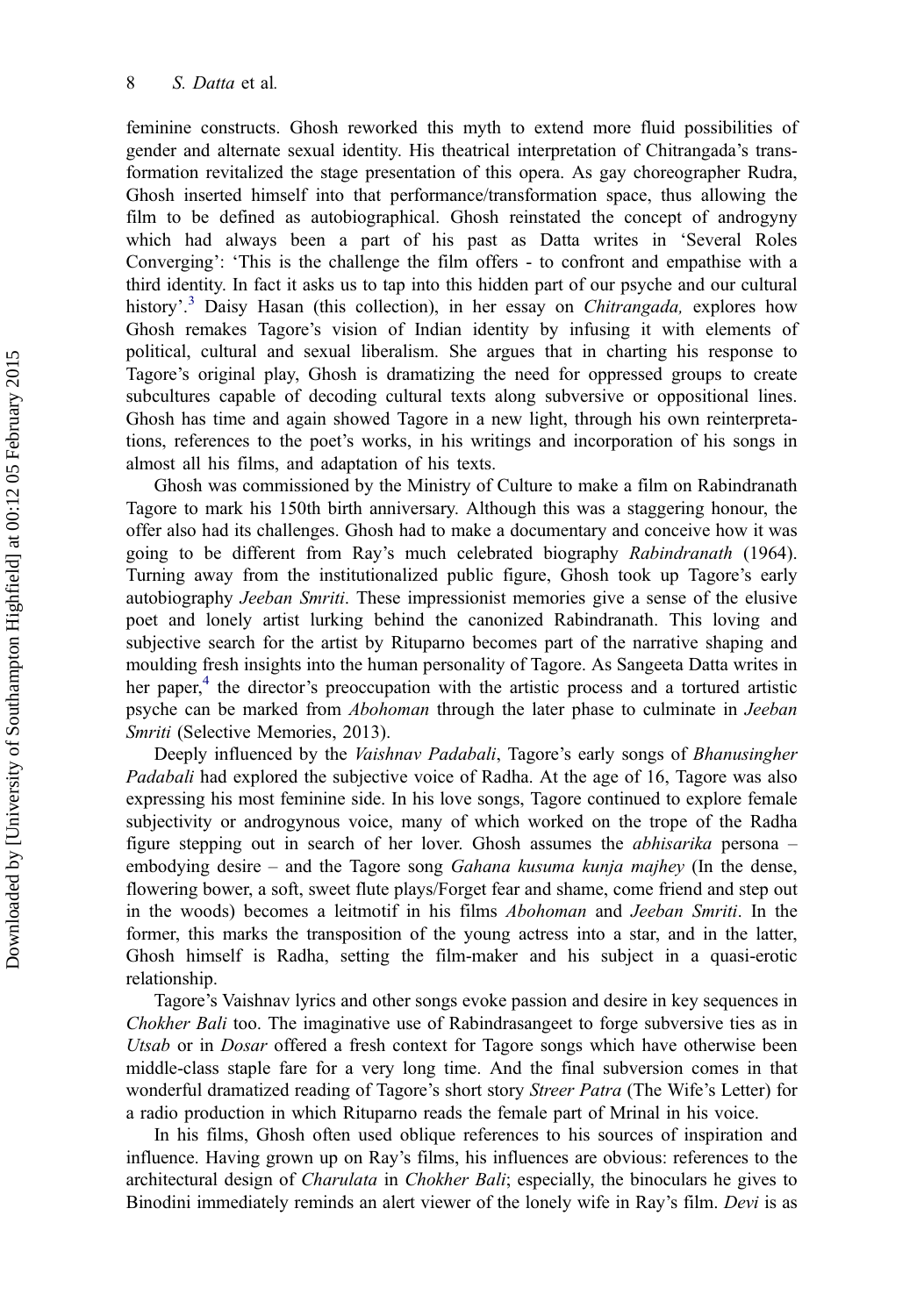an unmistakable inter-text in the oppressive feudal narrative of Antarmahal; Shakha Proshakha (Branches of a Tree, 1990) quite clearly offers the template for the complex family drama of *Utsab; Jeeban Smriti* holds close the docu-drama treatment of Ray's Rabindranath; and Abohoman with its unambiguous reference to Ray's own life remains one of Ghosh's best films.

Ghosh's Rabindrik or Tagorean sensibility went beyond the use of specific texts; it was a way of validating Tagore's philosophy in contemporary times that shaped the vastly popular television series Gaaner Oparey (Beyond the Songs, 2011–2012) which he wrote for Star Jalsha, or, sparked the cheeky song in Abohoman written in response to that fablesque Rabindrasangeet Krishnakali ami tarei boli. During Jeeban Smriti, Ghosh engaged in rigorous archival research and was inspired to make a film on the Tagore household in Jorasanko. This project remained unmade although a limited edition of collaborator Shibaji Bandopadhyay's script (entitled Ekti Barir Golpo or Story of a House) was published. Another lifelong ambition which he shared with Satyajit Ray was to make a film on the *Mahabharata*. He researched the epic seriously with Nrisinghaprasad Bhaduri, but this project always remained a dream. Towards the end, as performance artist, he was making boundaries fluid and starting to inhabit mythical texts in Chitrangada. He had also started rehearsing for a play on Krishna with director Kaushik Sen. As Datta argues, Ghosh traverses the Mahabharata, Tagore and Ray in his later films, pursuing the artistic consciousness and its painful contradictions:

Ghosh leaves us with fleeting moments, compressed, layered, elegiac sequences which need not be shaped into narrative cohesion or closure. This abstraction makes Abohoman a significant transition point for Ghosh who then veers towards the creative process and the artistic predicament. The contradictions of this process are of immense beauty, pain and solitude, as we see in the interpretation of *Chitrangada* and *Jeeban Smriti.*<sup>[5](#page-15-0)</sup>

#### Performing queerness

A critical investigation into Ghosh's work would be found wanting without reference to his sexuality and his uninhibited 'performance' of the same in public. As mentioned earlier, Ghosh's films were remarkably informed by the social, cultural and economic changes wrought by the economic liberalization in the lives of the Bengali middle class. Ghosh was at once a product and producer of the schizophrenic consumerist culture effectuated by the open market. Ghosh's iconoclastic move, that is his decision to 'come out' officially and thereafter, associating himself with films on queer subjects, $6$  was also, by default, conditioned by neo-liberal discourses of a late capitalist society. His films, in which he acted and/or directed, were over-determined by the neo-liberal sexual identity politics. That does not, however, eliminate the radicalism involved in making films on same-sex desires, for this is one topic which had never found expression in Bengali Cinema until Ghosh took the bold step. Ghosh's queer films arrived at a significant moment in the cultural history of the LBGT movement in India. Arekti Premer Golpo, for instance, went on floors and was released subsequent to the reading down of Section 377 of the IPC in a momentous verdict given by the Delhi High Court in July 2009. Kaustav Bakshi and Parjanya Sen, in their article 'India's queer expressions on screen: The aftermath of the reading down of Section 377 of the Indian Penal Code', while discussing how such a verdict transformed the cultural perspective on same-sex desires, write: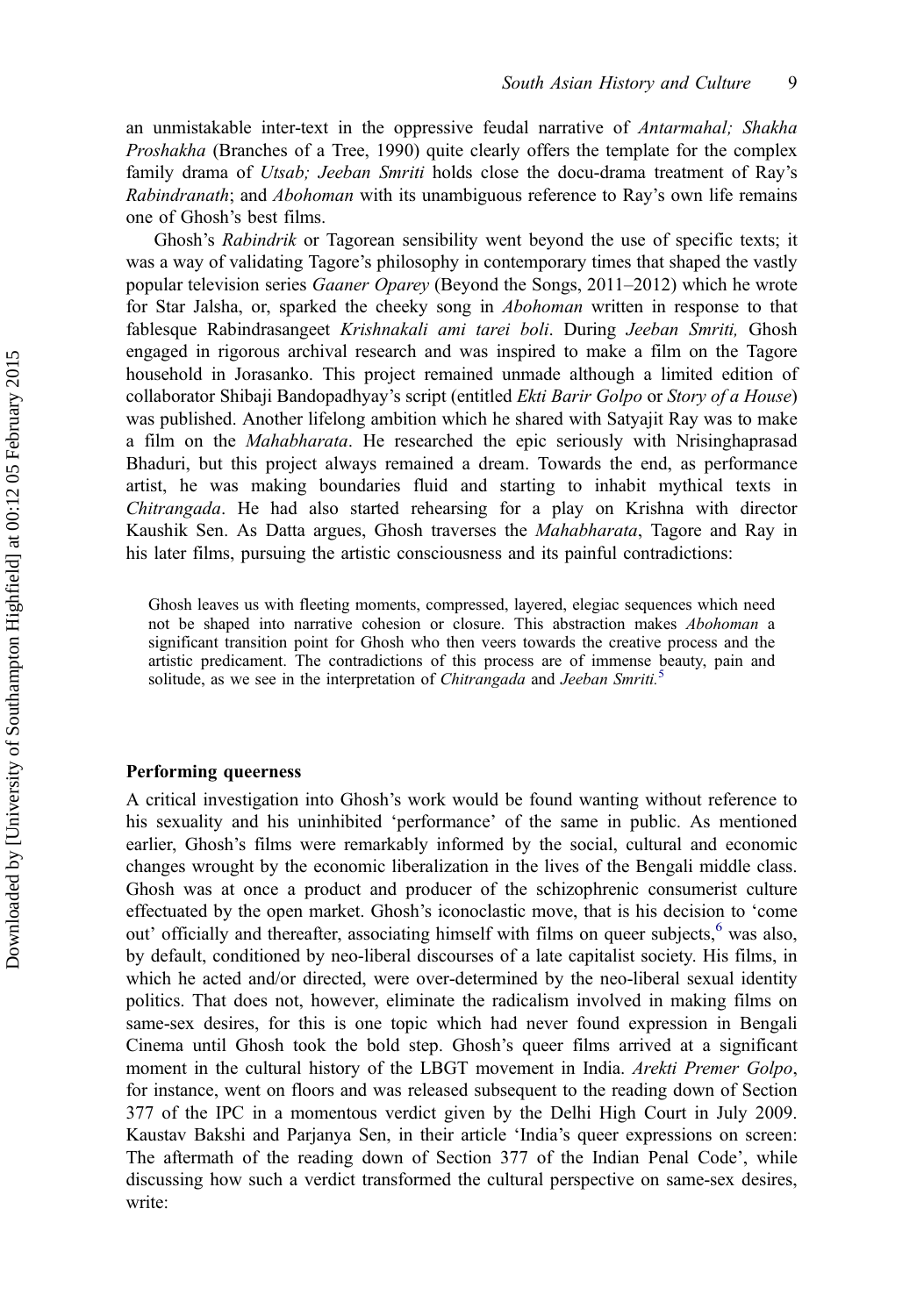The Delhi High Court Judgment extensively cites instances of contemporary psychiatric opinion on homosexuality thereby attempting to render the 'homosexual' subject as a 'normalized' subject… The attempt to thus normalize and recuperate the 'homosexual' subject is, however, accompanied by a simultaneous impetus of intervention, in the form of the HIV/AIDS interventionist framework. By appellating individuals as 'gay community' or 'gay' or 'homosexuals' the Judgment sanctions a new 'class' of normalized citizen-subjects, which is granted legal immunity. At the same time, by claiming them as 'vulnerable', the state makes the 'life' of a 'community' its targeted area of intervention.

Ghosh's queer films began appearing in this particular moment, when 'homosexual' men and women rejoiced the state recognition, yet, stood on the precarious edges of being marked out as 'different' and therefore in need of disciplining.

Ghosh made a positive contribution to this changing perspective and knowledge of the 'homosexual' by intervening sanitized spaces of the middle-class home with narratives of parallel sexualities, thereby debunking prevailing notions of compulsory heteronormativity. Arekti Premer Golpo, Memories in March (2011) and Chitrangada indeed worked towards arousing awareness of same-sex desires among the uninitiated middle-class audience. By inserting narratives of same-sex desires and the emotional struggles of being *different* into already existing fables of normative middle-class lives, Ghosh, was successful in engendering a change in the perspective from which love and desire had been comprehended so far. Interestingly, however, despite his radicalism, he was not unconditionally embraced by the LGBT community of Kolkata; they have been scathingly critical of his films on the grounds that they elided over local histories and cultures of remarkably non-conforming and rebellious queer subcultures and located queer desires within the snugness of affluent homes, cordoned off from grass-root politics. Aniruddha Dutta addresses this critique in his article included in this collection, arguing how Ghosh's queer films 'establish a double distanciation from lower class/caste narratives of gender variance, and construct a script of gender choice and fluidity premised on bourgeois trajectories of modernization'.

But Ghosh had indeed taken an enormous risk in deciding to go public about his sexuality and making films on same-sex desires, as he told Kaustav Bakshi in an interview:

I have indeed estranged a section of my audience… the middleclass audience, we were talking about… I am aware of the loss. A lot of them are wary of my cross-dressing in public! In fact, the respect I used to command has been seriously affected by my decision to proclaim my sexuality. $\frac{8}{3}$  $\frac{8}{3}$  $\frac{8}{3}$ 

Yet, he could no longer be pretentious about his sexuality and deliberately took up this cultural activism. In retrospect, most of Ghosh's earlier films seem to betray unambiguous signs of queerness. In a career spanning 20 years, Ghosh indeed took a long time to 'come out' officially in public through his films, talk-show (*Ghosh & Company*) and writings. But, as Richard Allen convincingly theorizes in his article in this collection, the torment of being in the closet was much too conspicuous in his other non-queer films such as Raincoat (2004) and *Noukadubi*: both these films, he argues,

invoke the metaphor of the 'closet' to characterize the mortifying ways in which desire is confined and denied within arranged marriages. By doing so they evoke, albeit in a manner that is itself closeted or disguised, an analogy between the closet created by compulsory heterosexuality for those who are incipiently homosexual, and the rejection of love based on desire created by conditions of what I shall call compulsory arrangement.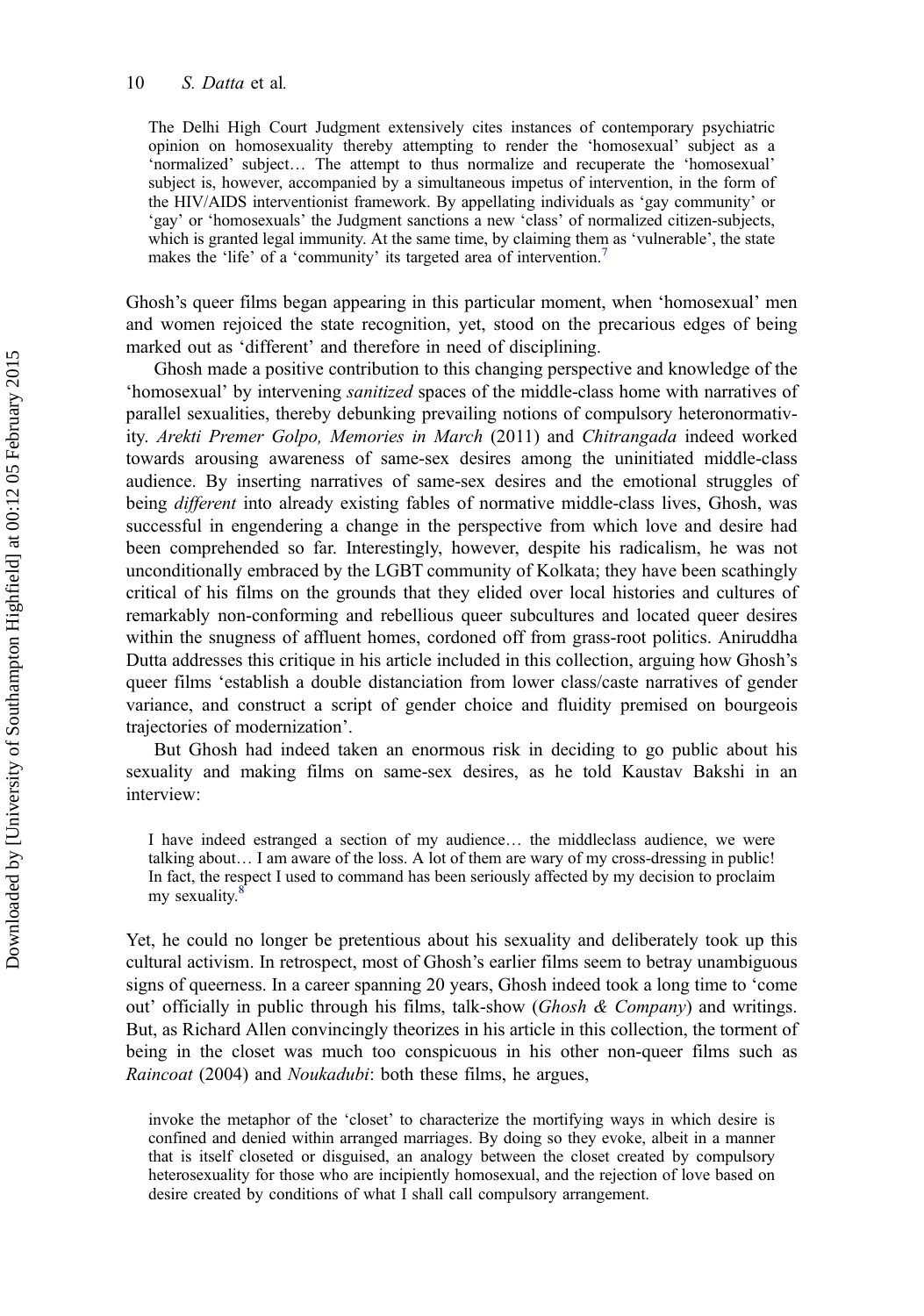Other films too, namely Asukh, Bariwali, Titli (The First Monsoon Day, 2002) and Chokher Bali, carry recognizable signature of a queer film-maker. In Asukh, the protagonist's (Debashree Roy) mostly half-lit and over-furnished room, quarantined from the world outside, literally and metaphorically becomes a closet in all its claustrophobia and gloom. In Titli, a teenage girl's (Konkona Sen Sharma) fascination with an ageing hero of Bombay Cinema ends in utter disillusionment when suggestions of incest become overt, as the girl discovers that her hero was actually her mother's boyfriend in her college days. The film, told mostly from the perspective of this teenage girl, reveals the director's identification with the girl's self-anagnorisis that her desire to marry the star would never be fulfilled. In *Chokher Bali*, on the other hand, Ghosh effectively deploys the male body as spectacle, notably subverting the conventional male gaze of the camera. Kaustav Bakshi, evoking Laura Mulvey, observes in his article 'Chokher Bali: Unleashing Forbidden Passions':

There are several shots in which the camera almost lovingly films the male body; in scenes of physical intimacy involving Mahendra and Ashalata or Binodini, it is Mahendra's body that is exposed rather than those of the female characters. The gaze of the spectator and that of the camera are fused in all these shots thereby transforming the male body as spectacle. In this sense, the film makes an attempt 'to reverse the relation between the female body and sexuality which is established and reestablished by the classical cinema's localization of the woman's spectacle'. [9](#page-15-0)

In *Bariwali* Ghosh's queerness articulates itself more explicitly through the representation of Prasanna, the old servant of the house. Ghosh provokes a sense of discomfort with Prasanna (Surya Chattopadhyay) from the very beginning. Banalata's loosening of her saree and baring her blouse in the presence of Prasanna unsettles the viewers. It becomes difficult to reconcile this particular act of Banalata with that of her parochial conservatism which keeps her confined within the precincts of the house and does not even allow her to visit the ground floor of the mansion and meet strangers without a genuine cause. The sense of discomfort heightens when Prasanna appears in Banalata's dream, dressed in a saree and participating in *stree achar* (wedding rituals performed only by women). However, Prasanna does not merely accept his emasculation and infantilization, he resists in his own way – which is the essential function of his discomforting presence, and a deliberate insertion by the director. Apart from that, in Banalata's confinement in the decaying mansion, her detachment from life, her repressed sexual desires and her eventual abandonment by the man she falls in love with, Ghosh's anguish of being in the closet becomes indeed apparent.

Prasanna is one of the first queer characters we encounter in modern Bengali cinema and the first visibly queer character created by Ghosh. In his later films especially through his queer trilogy (Arekti Premer Golpo, Memories in March and Chitrangada), Ghosh made a positive contribution to the changing social perspective and knowledge of the 'queer'. Bariwali and Prasanna's character in particular can be traced as the genesis of Ghosh's lifelong interest in narrating and critiquing the neo-liberal sexual identity discourse.

Before and after the release of *Arekti Premer Golpo*, Ghosh began appearing in feminine clothes and loud makeup in public. He raised a controversy in 2009 by publicly affronting a stand-up comic of Bengali television. Proclaiming himself the spokesperson of a community of men who had to live through public humiliation for being 'effeminate' day-in and day-out, Ghosh entered into a no-holds-barred critique of the stand-up comic in Ghosh & Company: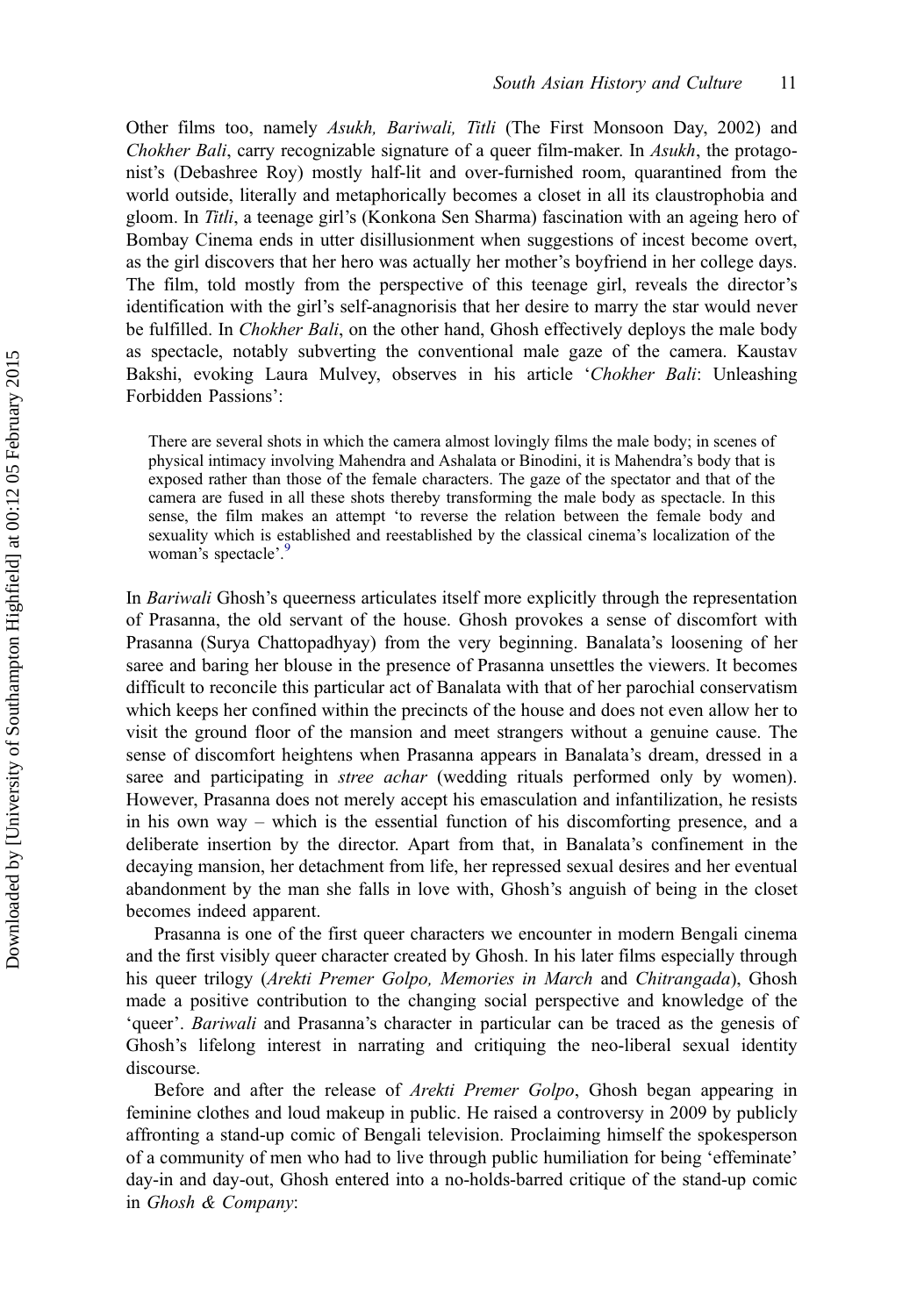#### 12 S. Datta et al.

When you are mimicking me, are you mimicking Rituparno Ghosh, the person or are you mimicking a generic effeminate man? …What message are you putting across? Have you ever thought that when you mimic me, you actually end up humiliating all effeminate men in Kolkata? … You should be sensitive to the fact that you are hurting the sentiments of a sexual minority. I am objecting to your act not because I am inconvenienced myself; rather I am objecting to it on the behalf of all those for whom I maybe a representative.<sup>[10](#page-15-0)</sup>

In his editorial column in *Robbar*, Ghosh gradually became extremely eloquent about his sexuality, relationships and loneliness. On many occasions, he laughed at how people gossiped about his possible affairs and shared such incidents in his editorial column. He once wrote:

As Gobindo [his driver] and I chaffered with the vendor for parsley, an interesting comment reached my ears. Two young girls, nicely decked up! One of them, indicating us, was telling the other – 'Baba! He has seduced this guy, now! Only he is capable of such things…' I understood they were speculating that Gobindo was my current boyfriend. Gobindo had heard the comment too, I noticed. I thought he would be embarrassed. But no! He was totally unperturbed. At least temporarily, he continued to perform the role of a gay boyfriend of a celebrity without demur. And we, like a couple, wrapped up our morning shopping and got into the car.<sup>[11](#page-15-0)</sup>

At other times, profoundly melancholic and lonely, he seemed to bleed through his pen. Recalling an incident with one of his erstwhile lovers, he wrote:

brings contentment. Although we know, we do not want to accept that the promise implicit in these words is much too fragile. $^{12}$ 

Notably, in Robbar, a self-consciously queer novel, Holdey Golaap (The Yellow Rose) by Swapnomoy Chakraborty started to be serialized under Ghosh's editorial endorsement. Interestingly, the novel delineates the realities of those queer people who have never been represented in Ghosh's films. An intricate mosaic of several queer narratives, the novel draws heavily upon anthropology, history, psychology, contemporary theories of gender and sexuality and other juridico-medical discourses to establish same-sex desire as natural. Unlike Ghosh's films, the novel addresses the grim realities of lower class kothis and hijras, both urban and non-urban. The novel, which ended on 14 July 2013, roughly 6 weeks after Ghosh's demise, eventually turns out to be a bildungsroman of a *kothi*, albeit with a subverted ending. *Holdey Golaap*, which relentlessly ruptures bourgeoisie values and morality, to date, remains one of the most potent queer novels in Bangla. Perhaps, what Ghosh could not do in his films was to a certain degree compensated by this novel, written under his editorial supervision.

Ghosh's radicalism in its myriad forms indeed brought queerness out of the closet to dwell in the middle-class living room. But, conversely, he ended up generating a particular queer stereotype. In Kolkata, especially among the Bengali middle class, Rituparno Ghosh and 'gayness' have become unequivocally synonymous to many, whereby the indeterminable range of sexualities indicated by the term 'queer' has been eliminated from the popular imagination. In fact, 'Rituparno Ghosh' has become a brand epithet of abuse for men who cross-dress and/or are 'effeminate'. An LGBT activist of Kolkata writes:

I want to ask whether that name [Rituparno Ghosh] apart from becoming a cultural icon of the feminine man is also standing-in for something else for the Bengalis. Is this name (which among many other things is also a brand of sorts for gendered performativity), unwittingly,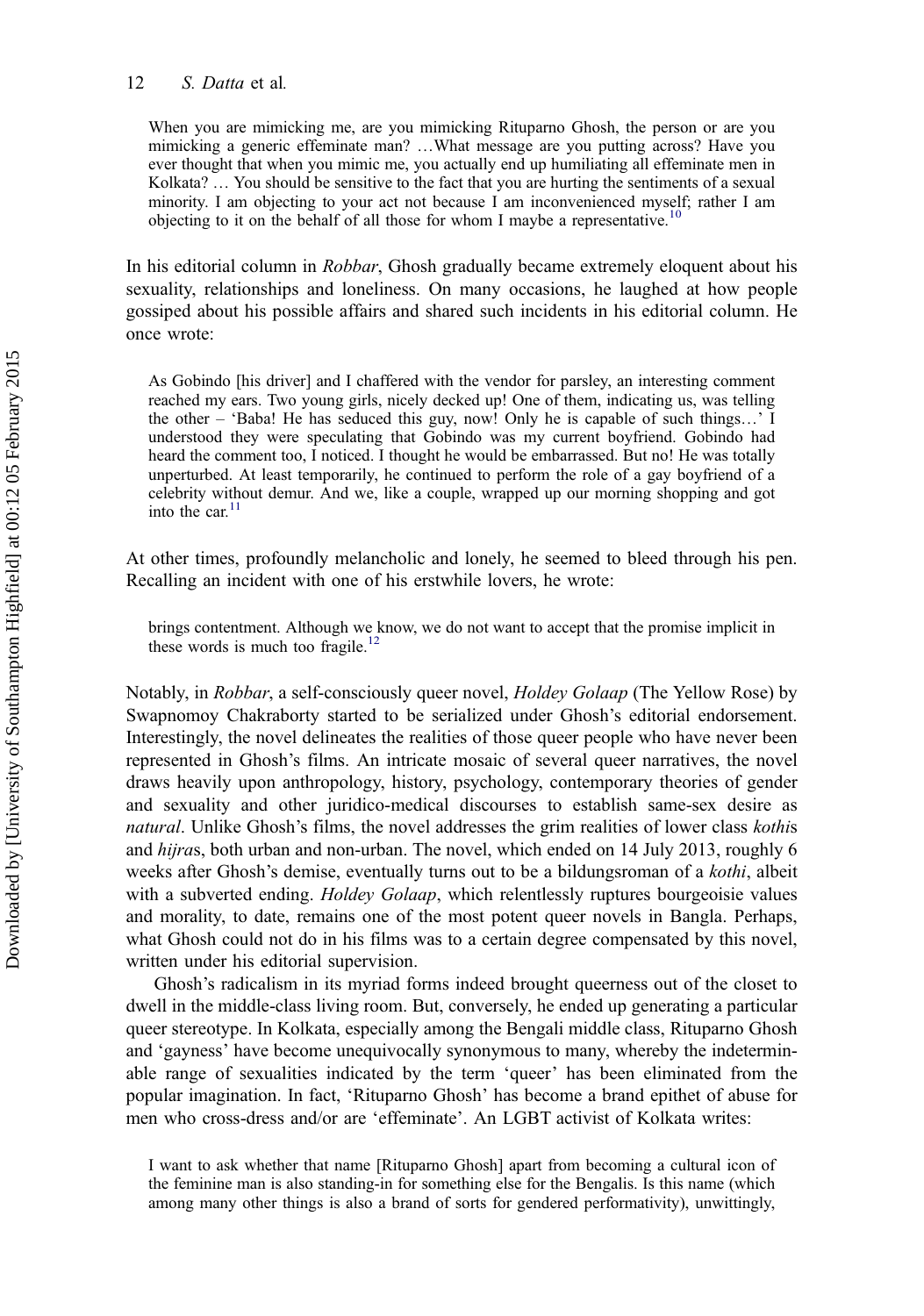carving out a comfort zone for middle/upper class Bengalis? Is this name nothing but a sanitized version of such offensive terms as 'ladies', boudi, sakhi (and more recently and increasingly 'homo')…by which the Bengali *bhadrolok* has always abused his effeminate classmate mauling the latter's self-confidence...?<sup>[13](#page-15-0)</sup>

While this is indeed unfortunate, it is also undeniable that Ghosh has indeed been instrumental in propagating the myth that all men who are 'effeminate' are 'gay' and all 'gay' men cross-dress, or vice-versa.[14](#page-15-0) Yet, what remains immutable and unsurpassed till date is Ghosh's extraordinary boldness to live life on his own terms, to make an alternative way of being, at least visible, if not completely acceptable, and dispel, if not too successfully, the rock-solid mantle of impiety that hung over it.

#### Legacy

When Ghosh began his career with *Hirer Angti* followed in quick succession with Unishey April, it was not hard to imagine that his audience was not the rural or suburban viewer. Rural Bengal and the suburban belts had been a staple viewer base for the popular Bengali cinema made through the 1980s and 1990s. In contrast, Ghosh's films were invoking the urban audience of Satyajit Ray and Mrinal Sen, as too that of Tarun Majumdar, Hiren Nag, Tapan Sinha and Ajay Kar, directors who ruled the Tollygunje film studios in the golden era of the 1960s and 1970s.

There are more than a handful of news reports that have commended Ghosh's role in bringing back the erstwhile middle-class audiences to Bengali cinema in the 1990s and thereafter. Ghosh had also been a mentor to many young film-makers in the city. A younger generation of directors such as Srijit Mukherjee, Mainak Bhaumik and Kaushik Ganguly, all of whom shared a good personal rapport with Ghosh, have acknowledged how he was inspirational for them.

In fact throughout his career from depicting marital rape in *Dahan* to incestuous relationships in *Utsab*, Ghosh had always been several steps ahead of his contemporaries. Writing about this trajectory of Utsab, Srimati Mukherjee contends that Ghosh has 'made film after film, often to tell us something very simple: that those who are close to us… no matter how different from the majority because of inclination or circumstance, need not censure but words of love... it is up to us to do what we will with this message'.<sup>[15](#page-15-0)</sup> Echoing Mukherjee's thoughts Shakuntala Sinha, a homemaker – and interviewee for this project – who professed to be a Rituparno fan, noted:

I love watching Rituparno's films. I don't think anybody understands the psyche of women as well as he did. It's not just women actually, it is the entire human psyche over which he has a deep knowledge. My favourite films are *Utsab* and *Dahan*. I identified with them very closely. Things like incestuous relationships are taboo and not spoken about in joint families but incidents like those happen all the time. I was very very surprised when Utsab boldly portrayed that on screen.<sup>[16](#page-15-0)</sup>

On the other hand, on the subject of his portrayal of queer lives (most overtly through himself as in Arekti Premer Golpo, Memories in March and Chitrangada), another interviewee, a queer identified interior designer, argued:

I will remember Rituparno's queer themed films just for a few brilliant moments and those moments had got nothing to do with queer sensitivity/approach. His being a celebrity and 'out', definitely helped the queer scene in a big way. He was someone the Bengali middle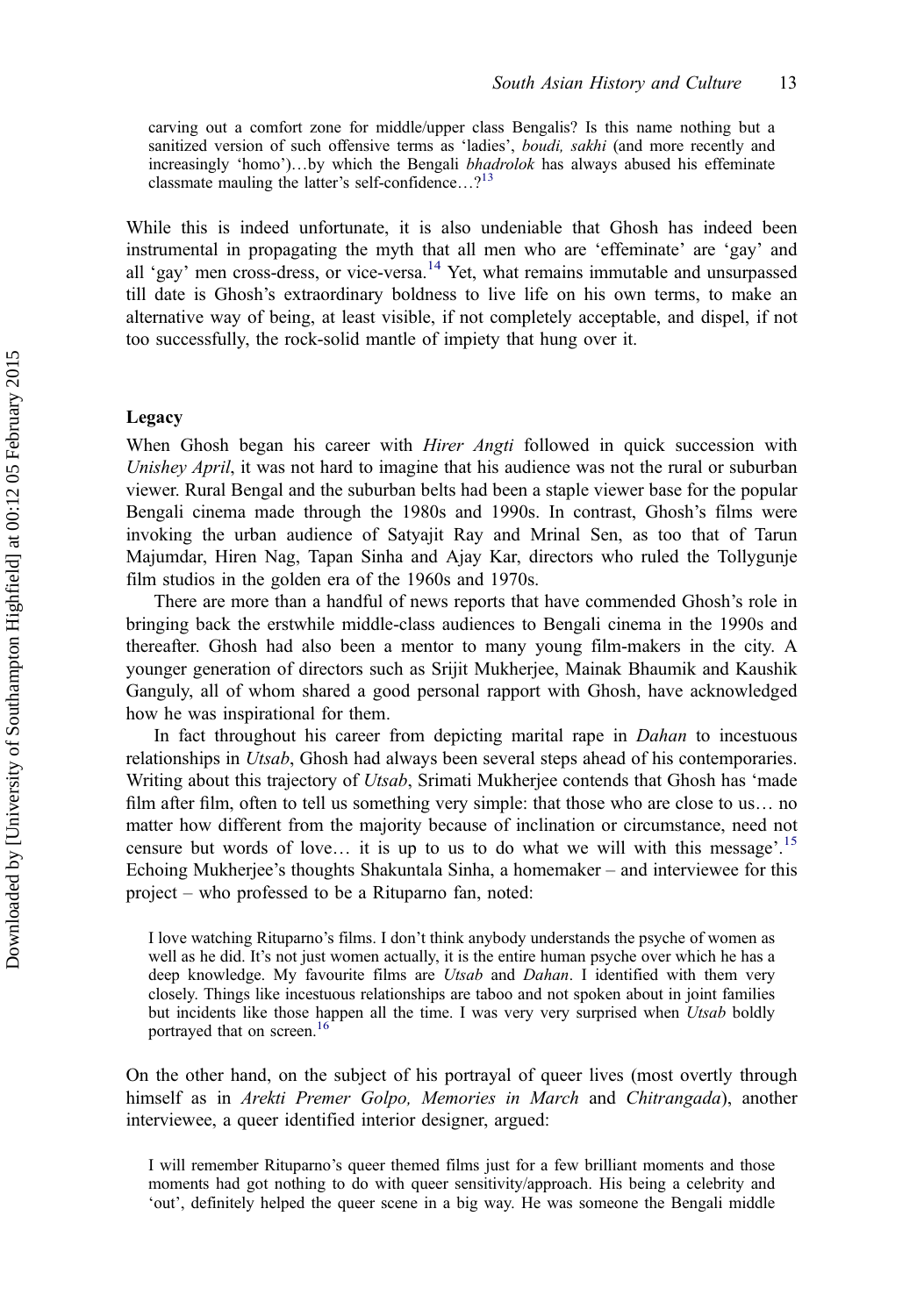#### <span id="page-15-0"></span>14 S. Datta et al.

class could not ignore, which brought the topic in whichever form, positive or negative, into the middle class domain. Also after watching Arekti Premer Golpo, middle class Bengalis started feeling 'sympathetic' towards gays, although, sadly enough, to most of them, 'a gay' came to mean a man who dressed like a woman or Rituparno Ghosh himself.<sup>17</sup>

Such views show how Ghosh's cinema as well as his own persona allowed for a social interaction whereby taboos and subjects that were largely left unspoken (rape, female agency, queerness, incest) were suddenly brought into the middle-class domain for discussion and dissection. His audience also remember him for his innovative use of Tagore, his writings or his talk shows which were informal adda sessions with eminent people from the culture industry. Rita Sengupta (63), a homemaker from a small town near Kolkata, tells us:

I liked Rituparno because his films and writings, for instance his column in Robbar, were easily comprehensible. He could be profound without being preachy. I enjoyed his talk shows also. I loved him in *Ebong Rituparno*...he was so candid and colloquial.<sup>1</sup>

The 'star' persona of Ghosh indeed extended well beyond his films. As already noted, his role as culture producer extended from films into television, music and print journalism. Accordingly, Sumit Dey (this collection), in his essay 'Just like a film star: The style of being Rituparno Ghosh', has considered how Ghosh often had a dual response from his audience. While his films were lauded as being in line with Satyajit Ray's legacy, he was, at the same time, censured for his non-normative sexual and gendered persona.

#### **Notes**

- 1. We are using the term bhadrolok following Sumit Sarkar's explication of the term. See, Sarkar, A Critique of Colonial India.
- 2. For a detailed study of *Dahan*, see Mukherjee, "Feminism in a Calcutta Context."
- 3. Datta, "Several Roles Converging."
- 4. Datta, "Life, Death and an Elsewhere."
- 5. Datta, "Life, Death and an Elsewhere," n.p.
- 6. For a discussion on Indian films made on queer subjects, see Ghosh, "The Wonderful World of Queer Cinephilia"; Bakshi and Sen, "India's Queer Expressions on Screen," 174–5; and Dudrah, Bollywood Travels.
- 7. Bakshi and Sen, "India's Queer Expressions on Screen," 174.
- 8. Bakshi, "My City Can Neither Handle Me Nor Ignore Me," 11.
- 9. Bakshi, "Chokher Bali: Unleashing Forbidden Passions," 6–7.
- 10. This quotation is transcribed (and translated into English from Bengali) from the talk show Ghosh & Company hosted by Rituparno Ghosh for a Bengali entertainment channel Star Jalsa.
- 11. Ghosh, "First Person," October 31, 2010a, 4.
- 12. Ghosh, "First Person," April 24, 2011, 4.
- 13. Hazra, "Amra Rituparnora," 5.
- 14. See Dasgupta, "Launda Dancers," 442; and Dasgupta and Moti Gokulsing, Masculinity and Its Challenges in India.
- 15. Mukherjee, "The Impossibility of Incestuous Love," 408.
- 16. Interview with Shakuntala Sinha, Kolkata, October 9, 2013.
- 17. Interview with Sanjay, Kolkata, September 15, 2013.
- 18. Interview with Rita Sengupta, Kolkata, December 14, 2013.